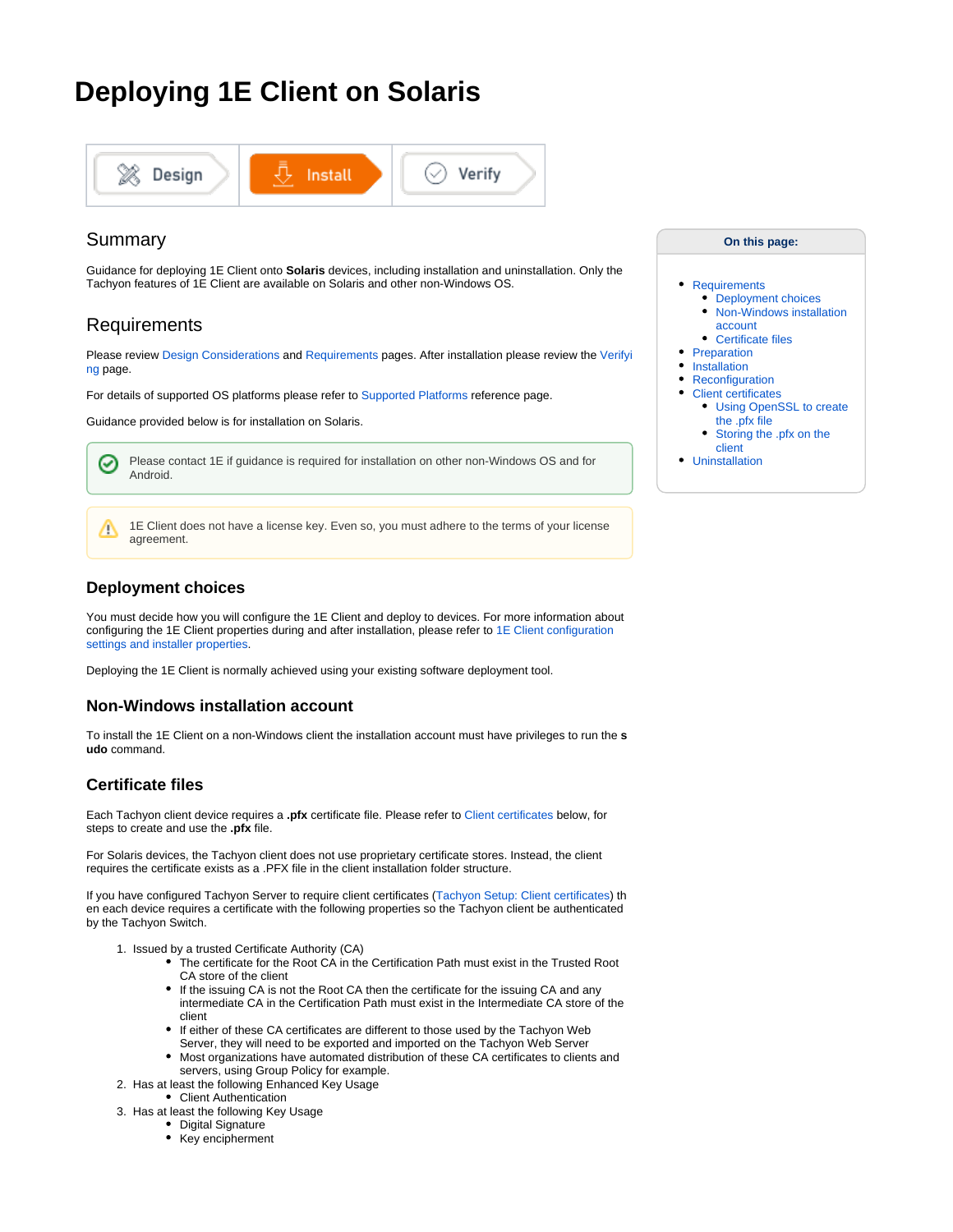- 4. Has a private key
- 5. Revocation information is included. For workgroup and non-Windows devices, the **private key must be exportable**
- 
- References at least one CRL Distribution point that uses HTTP.
- 6. Has a Subject Name of type Common Name (**CN=<computername>**) or Subject Alternative Name (**DNS Name=<computername>**) where <computername> depends on the type of device:
	- On domain-joined Windows PCs this must be the **computername FQDN** of the computer, for example **W701.ACME.LOCAL**
	- On workgroup Windows PCs and non-Windows devices, this must be the computername of the computer - as returned by the **hostname** command, for example on Windows PC this could be **W701**, and on a Mac this could be **MAC01.local**

Tachyon clients and Switches use OpenSSL and its validation process to verify certificates. ന

# <span id="page-1-0"></span>Preparation

The Windows and non-Windows versions of the [1E](https://1eportal.force.com/s/tachyontopicdetail) Client are available for download from the  $1E$ [Support Portal](https://1eportal.force.com/s/tachyontopicdetail).

Installation source files for 1E Client for non-Windows are available in a zip file called **1EClient-Non-Windows.v5.1.x.x.zip**

Within the zip, the Solaris 1E Client is provided as the following **.p5p** files:

- 1e.client-Solaris\_11.3\_SPARC\_v5.1.x.x.p5p
- 1e.client-Solaris\_11.4\_x64\_v5.1.x.x.p5p

## <span id="page-1-1"></span>Installation

The following specific libraries are required, but are usually installed by default: Λ

- libcurl
- zlib

The Solaris 1E Client is provided as an Image Packaging System (IPS) package archive file, with the suffix **.p5p**. The basic command to install a package archive is:

pkg install -g package\_archive\_file package\_name

Unfortunately, IPS does not support pre- and post-install actions of any sort, so after installation separate commands must be run to configure the client, enable it as a service, and start it. So, if the Tachyon Server (assuming that the switch and the background channel are both installed on the Tachyon Server) has the DNS Name FQDN **tachyon.acme.local** then the 3 commands needed are as follows:

| sudo pkg install $-q$ le.client-Solaris 11.3 $x64$ $y4.0.0.573$ .p5p le.client                      |
|-----------------------------------------------------------------------------------------------------|
| sudo /usr/sbin/le.client.updateconf.sh /etc/lE/Client/le.client.conf SWITCH=tachyon.acme.local:4000 |
| BACKGROUNDCHANNELURL=https://tachyon.acme.local:443/Background/                                     |
| sudo svcadm enable nle-client                                                                       |

Please refer to [1E Client configuration settings and installer properties](https://help.1e.com/display/1EC52/1E+Client+configuration+settings+and+installer+properties) for a list of other configuration properties that can be configured in the same way.

#### ⋒ **Package repository errors**

If you get an error telling you that you can't get to the Solaris package repository while installing, e.g. **Unable to contact any configured publishers** - which you'll probably get if your machine doesn't have internet access - you may need to temporarily disable the Solaris publisher from the package repository, by running the following command:

sudo pkg set-publisher --disable solaris

Then the pkg install should succeed. You should be able to re-enable the Solaris publisher (should you need to) by doing an --enable instead of --disable on the command line above.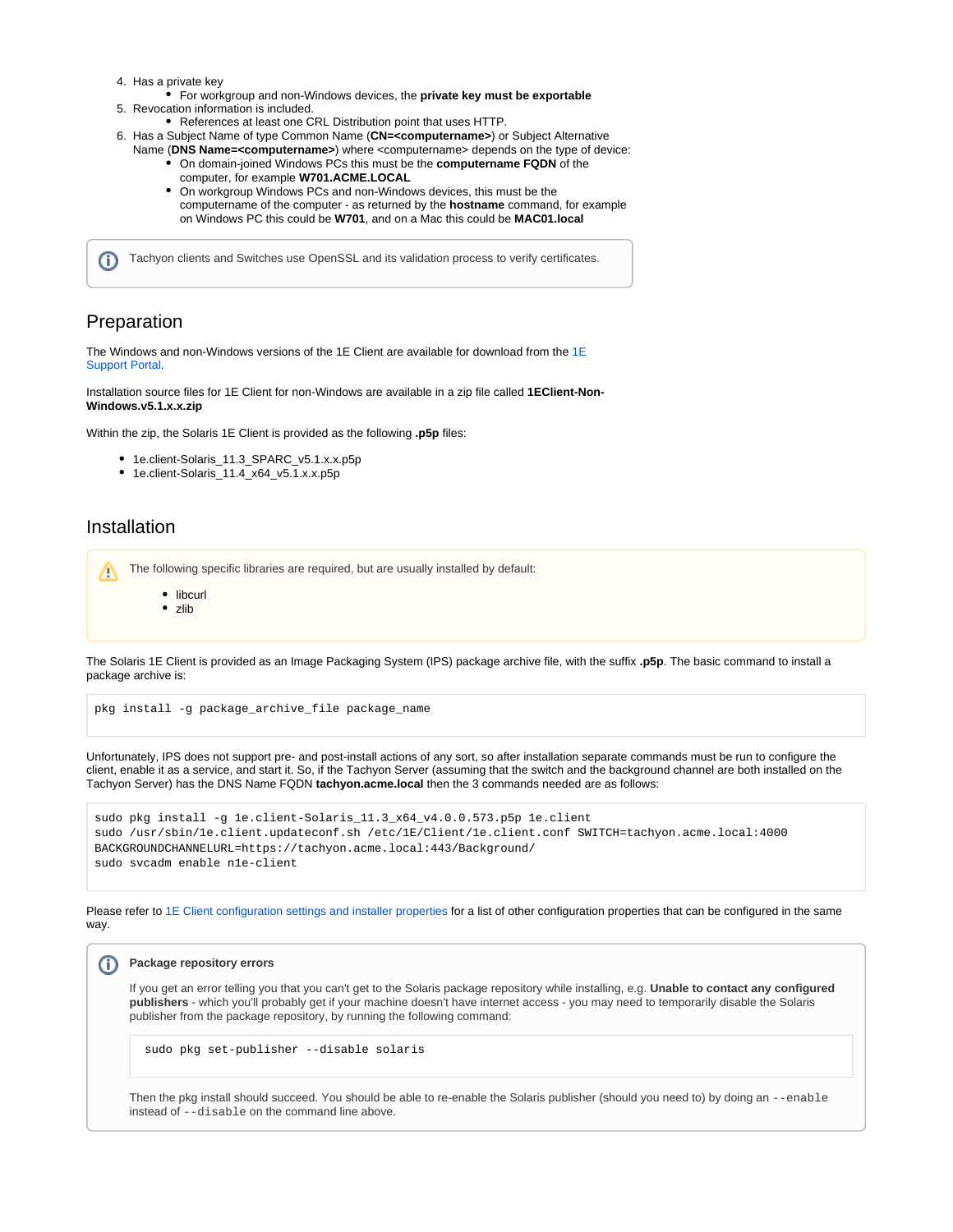Another restriction of Solaris IPS is that files and directories cannot be tagged so that they are not deleted on uninstall. If you want the client's persistent storage to survive after uninstall (e.g. because you are likely to install the client again in future), installing the additional **1e.client. persist** package will ensure this. This is included in the same package archive file as the client package itself. This command can be run either before or after installation of the client itself:

sudo pkg install -g 1e.client-Solaris 11.3 x64 v4.0.0.573.p5p 1e.client.persist

#### **Warning: extra configuration for Solaris** (!)

Add a pair of entries for https/443 (one each for udp and tcp) to the /etc/services file if they are not there already. Likewise http/80 for consistency. The Tachyon background channel does not work without the https entries, and we get "ERROR - failed to get host IP address for name '<br/>background channel server>' because: service name not available for the specified socket type", and file downloads for example fail.

### **Certificate Files for the Tachyon Solaris client**

The client certificate Tachyon.pfx and a cacert.pem file are required in the hidden directory:/etc/1E/Client/.sslcerts (to create these files see Client [certificates](#page-2-0) below).

If **Tachyon.pfx** contains the same certificate trust chain as the Tachyon Switch, then **cacert.pem** is optional. This is because the client will have already cached the public certificates when it parses **Tachyon.pfx** and **cacert.pem** will be duplicating the public certificate information. If **Tachyon.pfx** is using a different certificate trust chain from the Tachyon Switch, then **cacert.pem** is always required.

# <span id="page-2-1"></span>Reconfiguration

Please refer to [1E Client command-line parameters](https://help.1e.com/display/1EC52/1E+Client+command-line+parameters) if you would like to see details of other CLI commands.

This method is suitable for reconfiguring all 1E Client settings on non-Windows devices because only Tachyon client features are available O) and all settings are stored in the 1E Client configuration file.

### Example:

```
/usr/sbin/1E.Client -reconfigure Switch=ACME-DMZ01.ACME.LOCAL:4000 BackgroundChannelUrl=https://ACME-DMZ01.
ACME.LOCAL:443/Background/ -restart
```
# <span id="page-2-0"></span>Client certificates

Each client device requires its own certificate, which must be created as a **.pfx** file.

### <span id="page-2-2"></span>**Using OpenSSL to create the .pfx file**

Each non-Windows devices requires its own certificate. Below is a guide for using a Microsoft CA to issue a certificate (which is the same for Windows computers), then exporting it and using OpenSSL to prepare it before installing it on the non-Windows device.

First, you will need to have created a new Certificate template on your Certificate Authority by making a duplicate of either the Computer or Workstation template and configuring it with at least the following properties:

- **General** use a suitable name such as **Tachyon Devices** and validity period
- **Request Handling** Allow private keys to be exported
- **Subject Name** Allow information to be supplied in the certificate request, rather than being built from Active Directory information
- **Extensions** Application Policies should contain only Client Authentication
- **Security** ensure relevant users and computers will be able to request certificates.

Once the new template is created on the CA, issue it.

Using the issued template, request a certificate for a target device, and export it in **.pfx** form and remember the password.

The target device requires a copy of the basic **cacert.pem** and the **.pfx** file with its password removed. You can do this using the following steps. Use the relevant OpenSSL version for the OS. OpenSSL is normally available by default on Linux and Mac devices. If you want to follow these steps on Windows, you will need to download the open source version appropriate to your OS.

1. First, extract the certificate:

```
openssl pkcs12 -clcerts -nokeys -in <YourPKCSFile>.pfx -out certificate.crt
```